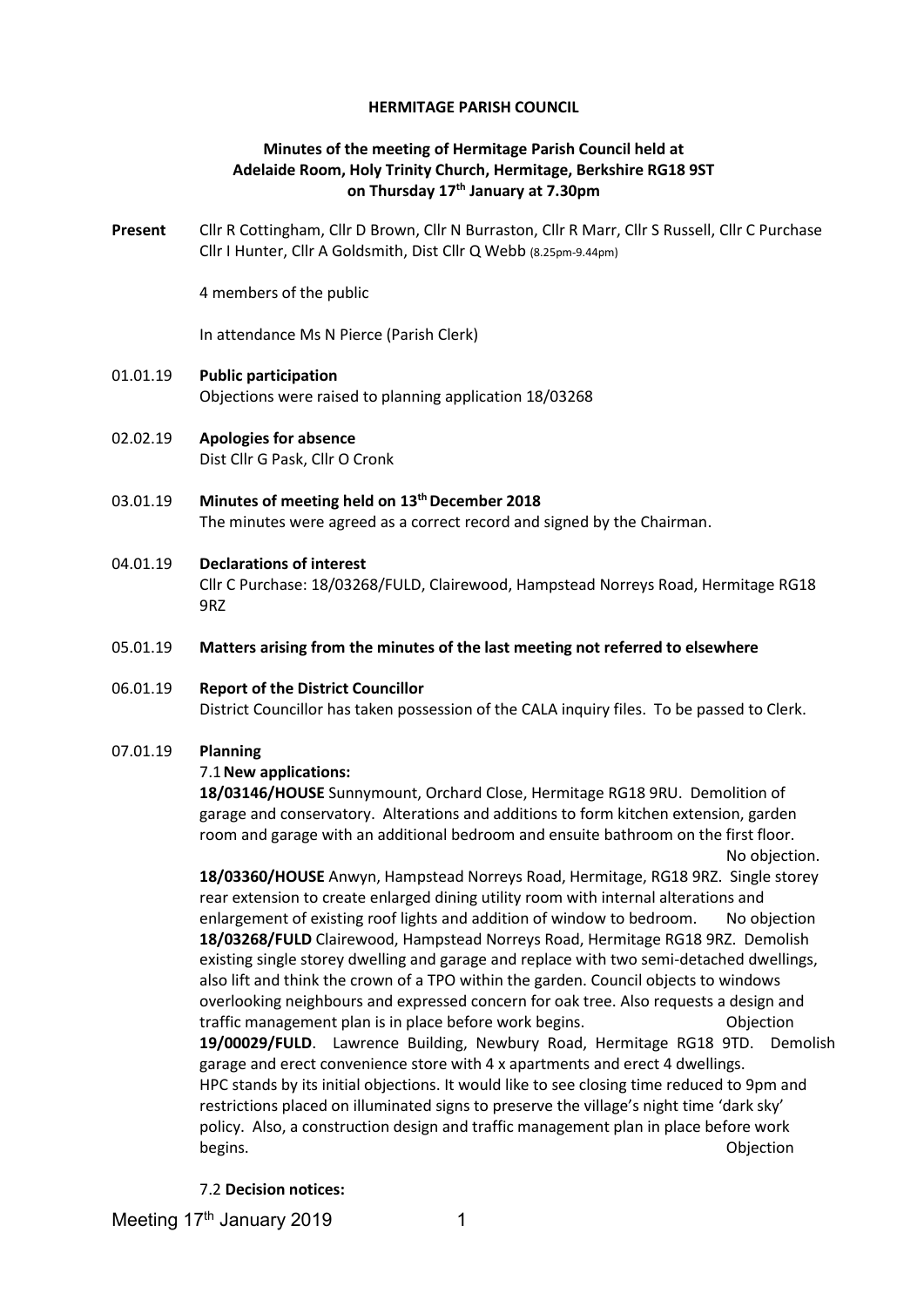|          | 18/02948/HOUSE. Pinewood Halt, Chapel Lane, Hermitage. Single storey gable ended<br>extension, replacement porch and utility structures, garage conversion. Energy efficiency<br>package to include exterior insulation with render cladding and new energy efficient<br>windows. |           |               | Approved |  |  |  |
|----------|-----------------------------------------------------------------------------------------------------------------------------------------------------------------------------------------------------------------------------------------------------------------------------------|-----------|---------------|----------|--|--|--|
|          | 18/02999/FULD. 19 Briants Piece, Hermitage. Demolition of existing bungalow and                                                                                                                                                                                                   |           |               |          |  |  |  |
|          | garages. Erection of 2 x semi-detached bungalows. Provision of vehicular access and 3                                                                                                                                                                                             |           |               |          |  |  |  |
|          | parking places per dwelling.                                                                                                                                                                                                                                                      |           |               | Approved |  |  |  |
|          | 18/02266/FUL Gerald Palmer Charitable Trust, Forestry access improvement north and                                                                                                                                                                                                |           |               |          |  |  |  |
|          | south of Marlston Road and west of Ealing Road. New Forestry bays/tracks located at 3                                                                                                                                                                                             |           |               |          |  |  |  |
|          | sites to improve access.                                                                                                                                                                                                                                                          |           |               | Refused  |  |  |  |
| 7.3      | <b>Appeal decisions:</b>                                                                                                                                                                                                                                                          |           |               |          |  |  |  |
|          | APP/W0340/W/18/3207250 land at 4 High Street, Hermitage RG18 9SR. Demolition of                                                                                                                                                                                                   |           |               |          |  |  |  |
|          | outbuildings and erection of 1 No. 2 bedroom, 2 No. three bedroom dwellings and<br>Appeal allowed and planning permission granted.                                                                                                                                                |           |               |          |  |  |  |
|          | associated works.                                                                                                                                                                                                                                                                 |           |               |          |  |  |  |
| 7.4      | Neighbourhood development plan:                                                                                                                                                                                                                                                   |           |               |          |  |  |  |
|          | The first meeting was held on 10 <sup>th</sup> January. Andrew Bunyan was appointed Chair and Rosie<br>Healey appointed Secretary. Next meeting 13 <sup>th</sup> February at 7.30pm.                                                                                              |           |               |          |  |  |  |
|          |                                                                                                                                                                                                                                                                                   |           |               |          |  |  |  |
| 08.01.19 | Report of Responsible Finance Officer, cheque signing and financials<br>8.1 Report of RFO                                                                                                                                                                                         |           |               |          |  |  |  |
|          | Financial position as at 28 <sup>th</sup> December 2018                                                                                                                                                                                                                           |           |               |          |  |  |  |
|          | <b>Balance carried forward</b>                                                                                                                                                                                                                                                    |           |               |          |  |  |  |
|          | (including S106 contributions)                                                                                                                                                                                                                                                    |           | £270,402.52   |          |  |  |  |
|          | Receipts to 28 <sup>th</sup> December                                                                                                                                                                                                                                             |           | £<br>nil      |          |  |  |  |
|          | Payments to 28 <sup>th</sup> December                                                                                                                                                                                                                                             |           | £<br>2,893.70 |          |  |  |  |
|          | Less unpresented cheques                                                                                                                                                                                                                                                          |           | 122.00<br>£   |          |  |  |  |
|          | Balance in hand                                                                                                                                                                                                                                                                   |           | £267,386.82   |          |  |  |  |
|          |                                                                                                                                                                                                                                                                                   |           |               |          |  |  |  |
|          | 8.2. Receipts and payments for consideration January 2019                                                                                                                                                                                                                         |           |               |          |  |  |  |
|          | 8.2.1 Sunshine Commercial Services Ltd monthly charge £238.40, hole at                                                                                                                                                                                                            |           |               |          |  |  |  |
|          | recreation ground £188.40                                                                                                                                                                                                                                                         |           | £             | 426.80   |  |  |  |
|          | 8.2.2 Grass maintenance/Contractor                                                                                                                                                                                                                                                |           | £             | 657.50   |  |  |  |
|          | 8.2.3 Cost of administration                                                                                                                                                                                                                                                      | Sal & exp | £             | 561.25   |  |  |  |

| 8.2.4 HMRC                                                          | paye  |   |       | f 124.93  |
|---------------------------------------------------------------------|-------|---|-------|-----------|
| 8.2.5 Cllr Brown, 500 sheets A4 paper, ink cartridge                |       | £ | 29.98 |           |
| 8.2.6 Cllr Cottingham, moss remover, burial ground/Lipscomb Close £ |       |   | 19.48 |           |
|                                                                     | Total |   |       | £1.834.93 |

8.3 Budget 2019 – 20, ongoing

8.4 Precept for 2019-20 was set at £49,710. Unanimously agreed.

8.5 Grants 2019 – 20, to be reviewed at February meeting.

8.6 Finance Working Party report all in order. Bank account reconciliation to be done.

8.7 Clerk training, 3 hours overtime to attend, approved. Unanimously agreed.

#### 09.01.19 **Burial ground**

Contractor has trimmed the trees and attended to the moss.

#### 10.01.19 **Highways**

10.1 Potential extinguishment of Public Footpaths and Bridleways project: suggested contact long standing residents. Cllr Brown.

10.2 Response from Paul Goddard about traffic at Priors Court roundabout received on 11<sup>th</sup> January. Hermitage Parish Council to respond. Cllr Burraston/Clerk.

10.3 Speed indicator Device (SID) deployment. SID deployed at various times over a 5-day period during January. Awaiting report.

Meeting 17<sup>th</sup> January 2019 2